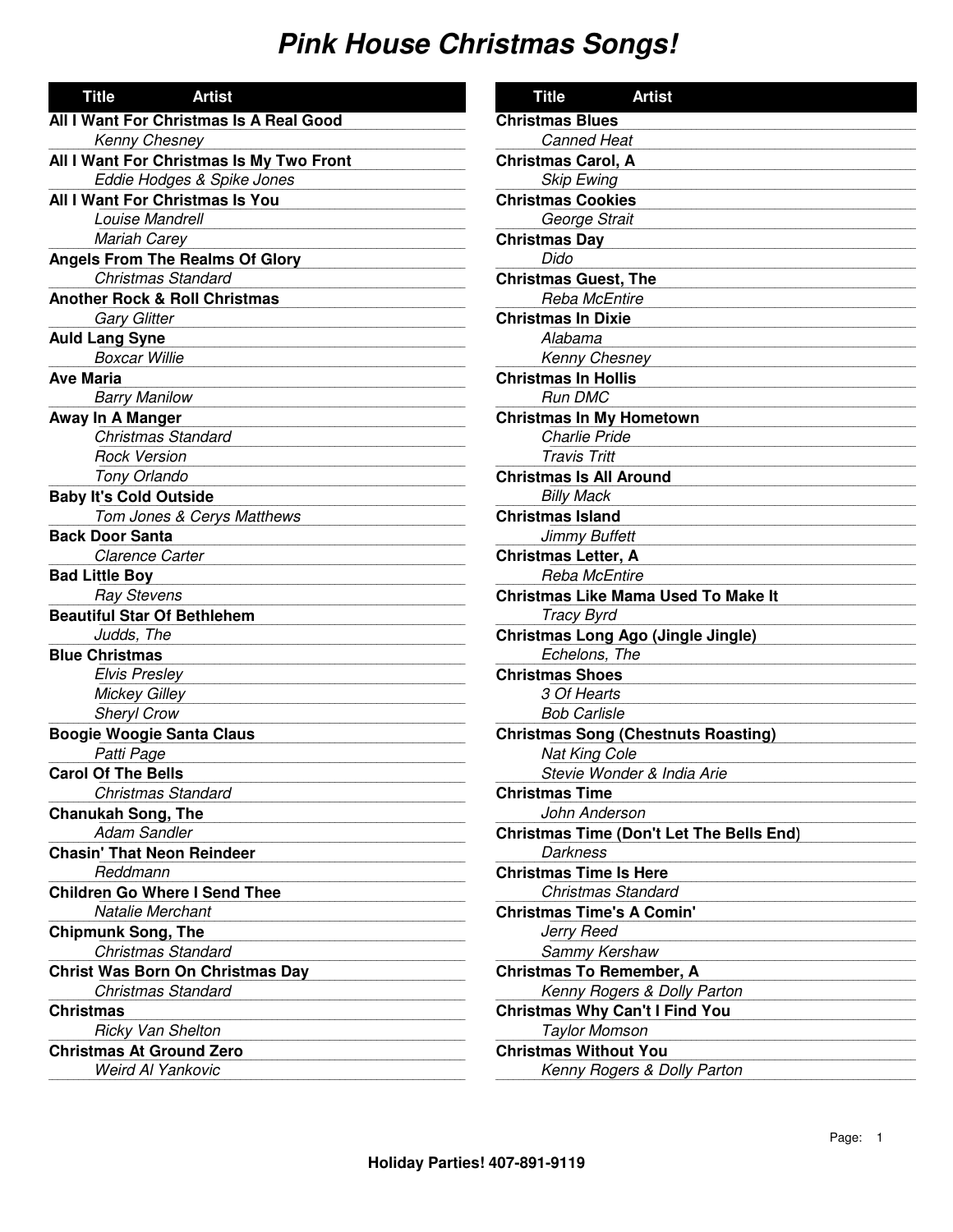| <b>Title</b><br><b>Artist</b>                  | <b>Title</b><br><b>Artist</b>                 |
|------------------------------------------------|-----------------------------------------------|
| <b>Christmas Wrapping</b>                      | <b>Happy New Year</b>                         |
| Waitresses, The                                | Abba                                          |
| <b>Christmastime Is Here</b>                   | <b>Hard Candy Christmas</b>                   |
| <b>Sixpence None The Richer</b>                | <b>Dolly Parton</b>                           |
| <b>Daddy Stuff</b>                             | <b>Hark! The Herald Angels Sing</b>           |
| <b>Christmas Standard</b>                      | <b>Christmas Standard</b>                     |
| <b>Deck The Halls</b>                          | <b>Marty Robbins</b>                          |
| <b>Christmas Standard</b>                      | <b>Rock Version</b>                           |
| <b>Eddie Rabbitt</b>                           | <b>Have Yourself A Merry Little Christmas</b> |
| <b>Rock Version</b>                            | Carpenters, The                               |
| Do You Hear What I Hear                        | Crystal Gayle                                 |
| Anne Murray                                    | Johnny Mathis                                 |
| Vanessa Williams                               | Perry Como                                    |
| <b>Dominick The Donkey (Italian Christmas)</b> | Yolanda Adams                                 |
| Lou Monte                                      | <b>Heat Miser Snow Miser</b>                  |
| <b>Father Christmas</b>                        | Year Without A Santa Claus                    |
| Kinks, The                                     | <b>Here Comes Santa Claus</b>                 |
| <b>Feliz Navidad</b>                           | <b>Christmas Standard</b>                     |
| Jose Feliciano                                 | <b>Elvis Presley</b>                          |
| <b>First Noel, The</b>                         | <b>Here's Your Sign Christmas</b>             |
| Clay Aiken                                     | Jeff Foxworthy                                |
| <b>Elvis Presley</b>                           | Ho Ho F###### Ho                              |
| <b>Helen Cornelius</b>                         | Kevin Bloody Wilson                           |
| <b>Frosty The Snowman</b>                      | Ho Ho Ho And A Bottle Of Rum                  |
| <b>Christmas Standard</b>                      | Jimmy Buffett                                 |
| Kids From Fame, The                            | Ho! Ho! Ho! Who'd Be A Turkey At Christi      |
| <b>Fruitcake Makes Me Puke</b>                 | Elton John                                    |
| <b>Bill Engvall</b>                            | <b>Holly Jolly Christmas, A</b>               |
| Gift, The                                      | <b>Burl Ives</b>                              |
| <b>Christmas Standard</b>                      | <b>Holly Leaves &amp; Christmas Trees</b>     |
| <b>Go Tell It On The Mountain</b>              | <b>Elvis Presley</b>                          |
| <b>Christmas Standard</b>                      | Holy S###, It's Christmas!                    |
| Tony Orlando                                   | <b>Red Peters</b>                             |
| <b>God Rest Ye Merry Gentlemen</b>             | <b>Home For The Holidays</b>                  |
| <b>Christmas Standard</b>                      | Christmas Standard                            |
| <b>Good Christian Friends Rejoice</b>          | How Do I Wrap My Heart Up For Christma        |
| <b>Christmas Standard</b>                      | <b>Randy Travis</b>                           |
| Grandma Got Run Over By A Reindeer             | I Am Santa Claus                              |
| Elmo & Patsy                                   | <b>Bob Rivers</b>                             |
| <b>Greatest Gift Of All, The</b>               | I Believe In Christmas                        |
| Kenny Rogers & Dolly Parton                    | Tweenies, The                                 |
| <b>Happy Christmas (War Is Over)</b>           | I Believe In Santa Claus                      |
| John Lennon & Yoko Ono                         | Kenny Rogers & Dolly Parton                   |
| Happy Christmas (War Is Over) - Duet           | I Farted On Santa's Lap                       |
| American Idols                                 | <b>Little Stinkers</b>                        |
| <b>Happy Holidays Holiday Season</b>           | I Heard The Bells On Christmas Day            |
| <b>Christmas Standard</b>                      | <b>Christmas Standard</b>                     |
| <b>Happy Holidays Y'all</b>                    | Gatlin Brothers, The                          |
| Robert Earl Keen                               | I Only Want You For Christmas                 |
|                                                | Alan Jackson                                  |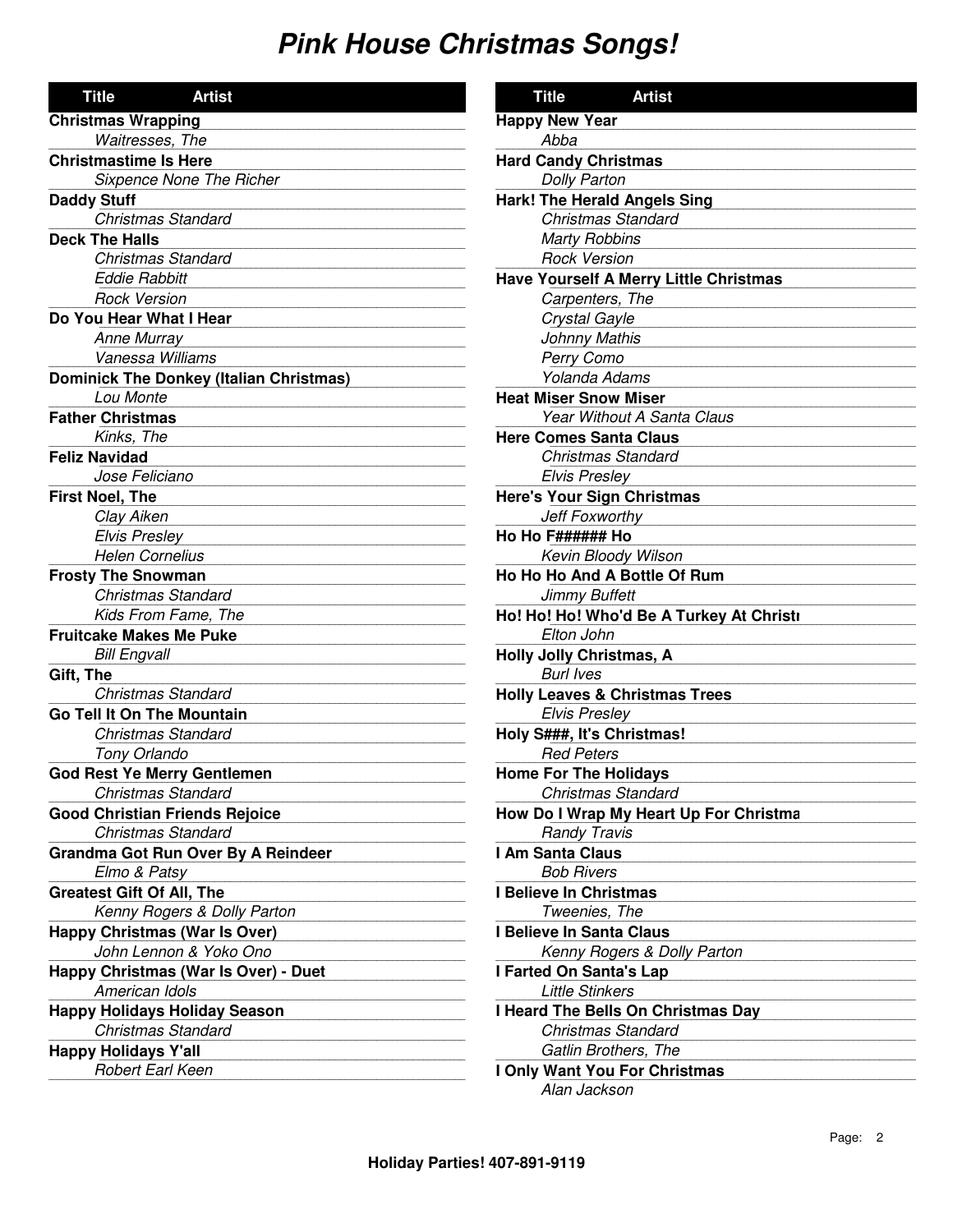| <b>Title</b><br><b>Artist</b>            |
|------------------------------------------|
| <b>I Saw Mommy Kissing Santa Claus</b>   |
| <b>Frank Sinatra</b>                     |
| Jimmy Boyd                               |
| John Mellencamp                          |
| I Saw Three Ships                        |
| <b>Sting</b>                             |
| I Want A Hippopotamus For Christmas      |
| Gayla Peevey                             |
| I Wish It Could Be Christmas             |
| Roy Wood                                 |
| I Wish It Could Be Christmas Every Day   |
| Wizard                                   |
| I'd Be Better Off In A Pine Box          |
| Doug Stone                               |
| I'll Be Home For Christmas               |
| <b>Elvis Presley</b>                     |
| Linda Ronstadt                           |
| Perry Como                               |
| <b>Suzy Bogguss</b>                      |
| I'll Be Home For Christmas Auld Lang Syı |
| <b>Eddie Rabbitt</b>                     |
| I'm A Lonely Jew                         |
| South Park                               |
| If Every Day Was Like Christmas          |
| <b>Elvis Presley</b>                     |
| If I Get Home On Christmas Day           |
| <b>Elvis Presley</b>                     |
| If We Make It Through December           |
| <b>Christmas Standard</b>                |
| It Came Upon A Midnight Clear            |
| <b>Christmas Standard</b>                |
| It Wasn't His Child                      |
| Trisha Yearwood                          |
| It Won't Seem Like Christmas Without Yo  |
| Elvis Presley                            |
| It's Beginning To Look Alot Like Christm |
| <b>Christmas Standard</b>                |
| It's The Most Wonderful Day Of The Year  |
| <b>Andy Williams</b>                     |
| <b>Jingle Bell Rock</b>                  |
| <b>Bobby Helms</b>                       |
| <b>Jingle Bells</b>                      |
| <b>Christmas Standard</b>                |
| <b>Jolly Old St. Nicholas</b>            |
| Con Hunley                               |
| Jolly Old St. Nicholas Up On The Houseto |
| Christmas Standard                       |
| <b>Joy To The World</b>                  |
| <b>Boxcar Willie</b>                     |
| <b>Mickey Gilley</b>                     |

| <b>Title</b>                                      | <b>Artist</b>                          |
|---------------------------------------------------|----------------------------------------|
| Joy To The World (cont.)                          |                                        |
| Patty Weaver                                      |                                        |
| <b>Last Christmas</b>                             |                                        |
| <b>Taylor Swift</b>                               |                                        |
| Wham                                              |                                        |
| <b>Leroy The Redneck Reindeer</b>                 |                                        |
| Joe Diffie                                        |                                        |
| <b>Let It Be Christmas</b>                        |                                        |
| Alan Jackson                                      |                                        |
|                                                   | Let It Snow! Let It Snow! Let It Snow! |
| B.J. Thomas                                       |                                        |
| Lena Horne                                        |                                        |
| Let There Be Peace On Earth                       |                                        |
| <b>Christmas Standard</b>                         |                                        |
| Vince Gill & Jenny Gill                           |                                        |
| Let's Make A Baby King                            |                                        |
| Wynonna Judd                                      |                                        |
| <b>Little Drummer Boy, The</b>                    |                                        |
| <b>Christmas Standard</b>                         |                                        |
| <b>Little Saint Nick</b>                          |                                        |
| Beach Boys, The                                   |                                        |
| <b>Lonely This Christmas</b>                      |                                        |
|                                                   | Mick Jagger & Joss Stone               |
| Mud                                               |                                        |
| <b>Make A Daft Noise For Christmas</b>            |                                        |
| Goodies, The                                      |                                        |
| Man With The Bag, The                             |                                        |
| <b>Kay Starr</b>                                  |                                        |
| <b>Marvelous Little Toy</b>                       |                                        |
| <b>Christmas Standard</b>                         |                                        |
| <b>Mary Did You Know</b>                          |                                        |
| <b>Helen Cornelius</b>                            |                                        |
| <b>Mary's Boy Child</b>                           |                                        |
| <b>Christmas Standard</b>                         |                                        |
| Mary's Boy Child Oh My Lord                       |                                        |
| <b>Boney M</b>                                    |                                        |
|                                                   | May The Good Lord Bless And Keep You   |
| <b>Christmas Standard</b>                         |                                        |
| <b>Meet Me Under The Mistletoe</b>                |                                        |
| <b>Randy Travis</b><br><b>Mele Kalikimaka</b>     |                                        |
|                                                   |                                        |
| <b>Bing Crosby</b><br><b>Jimmy Buffett</b>        |                                        |
|                                                   |                                        |
| <b>Merry Christmas Baby</b>                       |                                        |
| <b>Bruce Springsteen</b><br><b>Chuck Berry</b>    |                                        |
|                                                   |                                        |
| <b>Elvis Presley</b>                              |                                        |
| <b>Merry Christmas Darling</b><br>Carpenters, The |                                        |
|                                                   |                                        |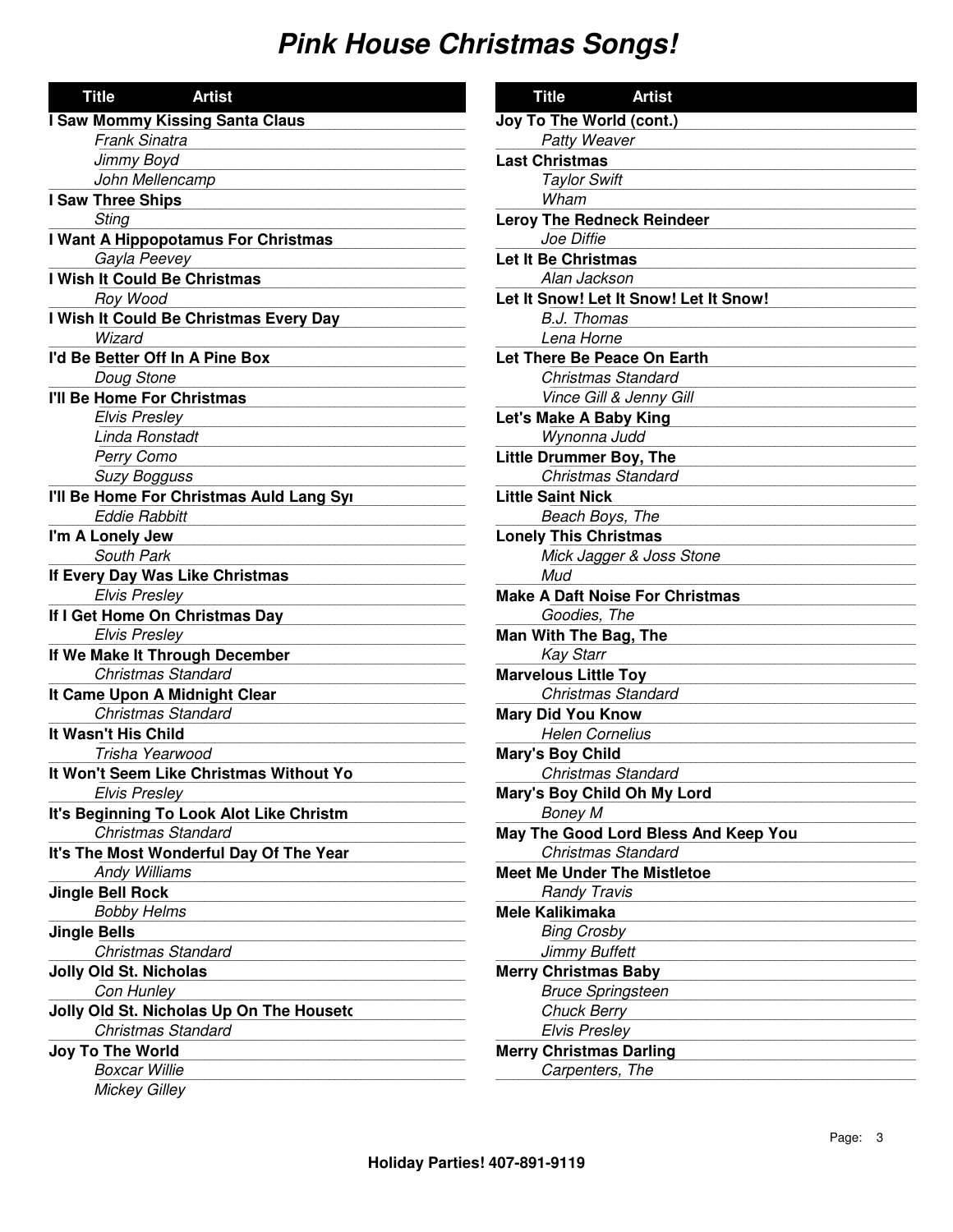| <b>Title</b><br><b>Artist</b>          | <b>Title</b><br><b>Artist</b>           |
|----------------------------------------|-----------------------------------------|
| <b>Merry Christmas Everybody</b>       | On A Snowy Christmas Night              |
| Slade                                  | <b>Elvis Presley</b>                    |
| <b>Merry Christmas Everyone</b>        | <b>On Christmas Morning</b>             |
| <b>Shakin' Stevens</b>                 | Michael McDonald                        |
| <b>Merry Christmas From The Family</b> | On This Day                             |
| <b>Montgomery Gentry</b>               | <b>Christmas Standard</b>               |
| <b>Merry Christmas Strait To You</b>   | <b>One Bright Star</b>                  |
| George Strait                          | <b>Christmas Standard</b>               |
| <b>Merry F##### Christmas</b>          | Papa Noel                               |
| South Park                             | <b>Brenda Lee</b>                       |
| <b>Mistletoe And Holly</b>             | Peace On Earth The Little Drummer Boy   |
| <b>Frank Sinatra</b>                   | <b>Bing Crosby &amp; David Bowie</b>    |
| <b>Mistletoe And Wine</b>              | <b>Perfect Christmas Night</b>          |
| <b>Cliff Richard</b>                   | Trans Siberian Orchestra                |
| <b>Most Wonderful Time Of The Year</b> | <b>Please Come Home For Christmas</b>   |
| <b>Christmas Standard</b>              | <b>Bon Jovi</b>                         |
| <b>My Favorite Things</b>              | Eagles, The                             |
| <b>Christmas Standard</b>              | Ricky Van Shelton                       |
| No Place Like Home For The Holidays    | <b>Willie Nelson</b>                    |
| Perry Como                             | <b>Pretty Paper</b>                     |
| <b>Nuttin' For Christmas</b>           | <b>Roy Orbison</b>                      |
| Stan Freberg                           | Put A Little Holiday In Your Heart      |
| <b>O Christmas Tree</b>                | <b>Christmas Standard</b>               |
| Tom T. Hall                            | <b>Redneck 12 Days Of Christmas</b>     |
| O Come All Ye Faithful                 | Jeff Foxworthy                          |
| <b>Elvis Presley</b>                   | <b>Rock &amp; Roll Christmas</b>        |
| Sara Evans                             | George Thorogood & The Destroyers       |
| <b>O Come O Come Emmanuel</b>          | <b>Rockin Around The Christmas Tree</b> |
| <b>Christmas Standard</b>              | <b>Brenda Lee</b>                       |
| <b>O Holy Night</b>                    | Mell & Kim                              |
| Avril Lavigne & Chantal Kreviazuk      | <b>Mickey Gilley</b>                    |
| Celine Dion                            | <b>Rockin Little Christmas</b>          |
| Gatlin Brothers, The                   | Deborah Allen                           |
| <b>Helen Cornelius</b>                 | <b>Rudolph The Red Nose Reindeer</b>    |
| <b>Rock Version</b>                    | <b>Gene Autrey</b>                      |
| O Little Town Of Bethlehem             | Kids From Fame, The                     |
| <b>Elvis Presley</b>                   | <b>Run Rudolph Run</b>                  |
| <b>Emmylou Harris</b>                  | <b>Chuck Berry</b>                      |
| <b>Mickey Gilley</b>                   | Dave Edmunds Band                       |
| <b>O White Christmas</b>               | <b>Run Run Rudolph</b>                  |
| Little People                          | <b>Bryan Adams</b>                      |
| <b>Old Christmas Card</b>              | <b>Same Old Lang Syne</b>               |
| <b>Jim Reeves</b>                      | Dan Fogelberg                           |
| <b>Old Hippie Christmas</b>            | <b>Santa Baby</b>                       |
| Bellamy Brothers, The                  | Eartha Kitt                             |
| Old Man's Back In Town, The            | Madonna                                 |
| <b>Garth Brooks</b>                    | <b>Santa Bring My Baby Back</b>         |
| <b>Old Time Christmas</b>              | <b>Elvis Presley</b>                    |
| George Strait                          | <b>Santa Claus And Popcorn</b>          |
|                                        | Merle Haggard                           |
|                                        |                                         |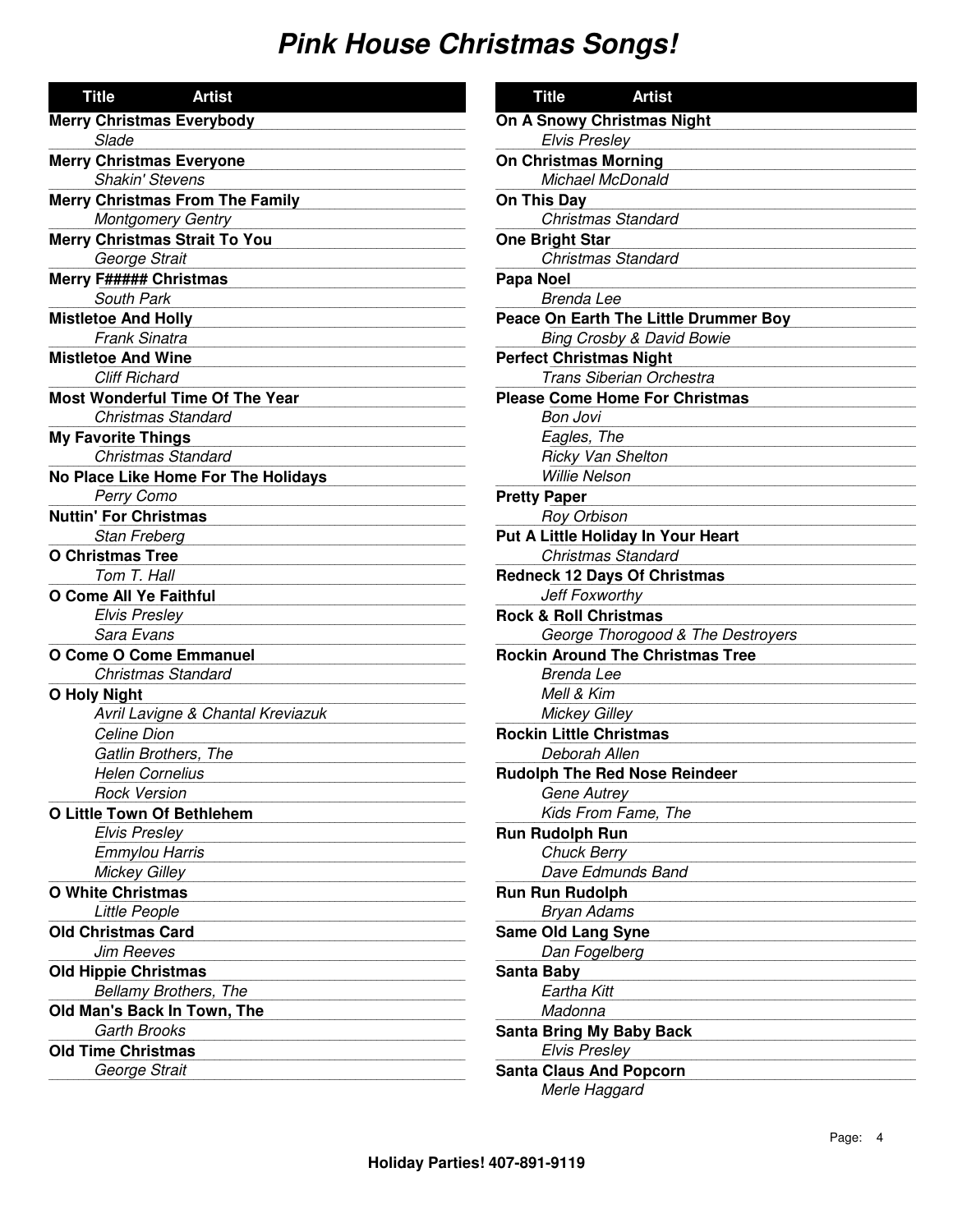| <b>Title</b><br><b>Artist</b>        | <b>Title</b>         |
|--------------------------------------|----------------------|
| <b>Santa Claus Boogie</b>            | <b>That Swingir</b>  |
| Tractors, The                        | Mr. Bol              |
| Santa Claus Is Back In Town          | <b>That's What</b>   |
| <b>Elvis Presley</b>                 | SheDa                |
| Trisha Yearwood                      | There Is No (        |
| <b>Santa Claus Is Coming To Town</b> | Perry C              |
| <b>Bruce Springsteen</b>             | <b>There's A Ne</b>  |
| <b>Christmas Standard</b>            | Keith V              |
| <b>Santa Claus Is Watching You</b>   | <b>This Christm</b>  |
| <b>Ray Stevens</b>                   | Donny                |
| <b>Santa Got Lost In Texas</b>       | <b>Til Santa's G</b> |
| Jeff Carson                          | Clint Bi             |
| Santa I'm Right Here                 | Twas The Nie         |
| <b>Christmas Standard</b>            | Jeff Fo              |
| <b>Santa Looked A Lot Like Daddy</b> | <b>Twas The Nig</b>  |
| <b>Buck Owens</b>                    | Christn              |
| Santa's Gonna Come In A Pickup Truck | <b>Twelve Days</b>   |
| Alan Jackson                         | Allan S              |
| <b>Santa's Got A Semi</b>            | Andy V               |
| Keith Harling                        | Bob &                |
| <b>Saviours Day</b>                  | <b>Twelve Pains</b>  |
| <b>Cliff Richard</b>                 | <b>Bob Ri</b>        |
| <b>Senor Santa Claus</b>             | Up On The H          |
| Elmo & Patsy                         | Boxcar               |
| <b>Silent Night</b>                  | Eddy A               |
| <b>Bon Jovi</b>                      | <b>Walkin Roun</b>   |
| <b>Elvis Presley</b>                 | <b>Bob Ri</b>        |
| Enya                                 | We Need A L          |
| Perry Como                           | Mame                 |
| <b>Rock Version</b>                  | <b>We Three Kir</b>  |
| Temptations, The                     | Lettern              |
| <b>Silver Bells</b>                  | <b>We Wish You</b>   |
| <b>Bing Crosby</b>                   | Eddie I              |
| <b>Elvis Presley</b>                 | Phil Sp              |
| <b>Sleigh Ride</b>                   | <b>What A Merr</b>   |
| <b>Johnny Mathis</b>                 | George               |
| <b>TLC</b>                           | <b>What Are Yo</b>   |
| <b>Snoopy's Christmas</b>            | Harry (              |
| Royal Guardsmen                      | <b>What Child Is</b> |
| Spaceman Came Travelling, A          | Crystal              |
| Chris Deburgh                        | Vince (              |
| <b>Step Into Christmas</b>           | <b>What If Jesus</b> |
| Elton John                           | Collin F             |
| <b>Sweet Little Jesus Boy</b>        | <b>When A Child</b>  |
| <b>Andy Williams</b>                 | Johnny               |
| <b>Tennessee Christmas</b>           | <b>When God M</b>    |
| Amy Grant                            | Christn              |
| <b>Thank God For Kids</b>            | When It's Ch         |
| Oak Ridge Boys                       | George               |
|                                      |                      |

| Title<br>Artist                             |
|---------------------------------------------|
| <b>That Swingin' Manger</b>                 |
| Mr. Bob Francis                             |
| That's What I Want For Christmas            |
| SheDaisy                                    |
| There Is No Christmas Like A Home Chris     |
| Perry Como                                  |
| <b>There's A New Kid In Town</b>            |
| Keith Whitley                               |
| <b>This Christmas</b>                       |
| Donny Hathaway                              |
| il Santa's Gone                             |
| <b>Clint Black</b>                          |
| <b>was The Night After Christmas</b>        |
| Jeff Foxworthy                              |
| <b>was The Night Before Christmas</b>       |
| Christmas Standard                          |
| <b>Welve Days Of Christmas, The</b>         |
| Allan Sherman                               |
| <b>Andy Williams</b>                        |
| <b>Bob &amp; Doug McKenzie</b>              |
| <b>Welve Pains Of Christmas, The</b>        |
| <b>Bob Rivers</b>                           |
| Jp On The Housetop                          |
| <b>Boxcar Willie</b>                        |
| <b>Eddy Arnold</b>                          |
| Valkin Round In Women's Underwear           |
| <b>Bob Rivers</b>                           |
| <b>Ve Need A Little Christmas</b>           |
| Mame                                        |
| <b>Ve Three Kings</b>                       |
| Lettermen, The                              |
| Ve Wish You A Merry Christmas               |
| <b>Eddie Rabbitt</b>                        |
| <b>Phil Spector</b>                         |
| <b>What A Merry Christmas This Could Be</b> |
| George Strait                               |
| <b>Vhat Are You Doing New Year's Eve</b>    |
| Harry Connick Jr.                           |
| <b>Vhat Child Is This</b>                   |
| Crystal Gayle                               |
| <b>Vince Gill</b>                           |
| <b>Vhat If Jesus Comes Back Like That</b>   |
| Collin Raye                                 |
| <b>Vhen A Child Is Born</b>                 |
| <b>Johnny Mathis</b>                        |
| Vhen God Made You                           |
| <b>Christmas Standard</b>                   |
| <b>Vhen It's Christmas Time In Texas</b>    |
| George Strait                               |